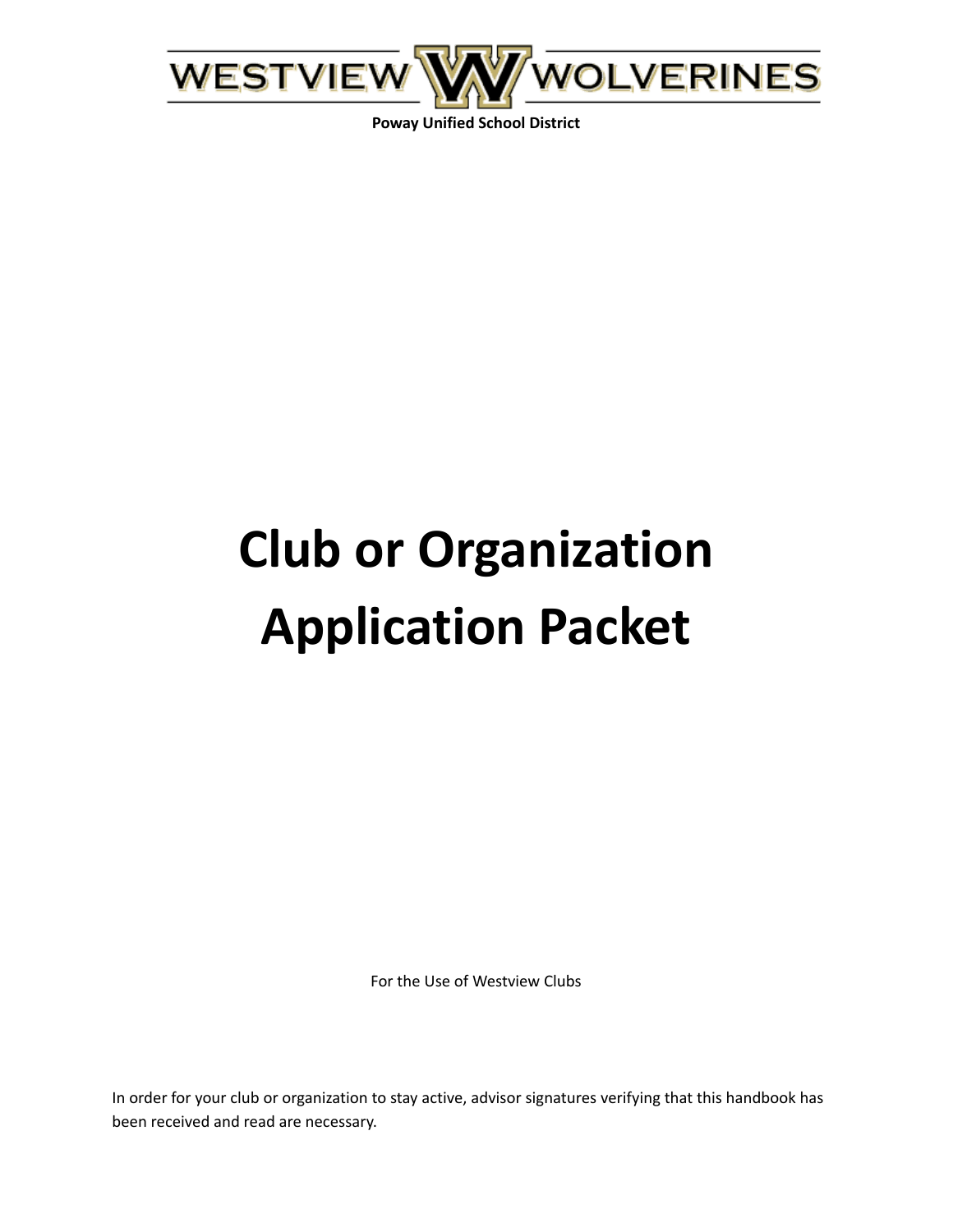

### **How To Start a Club / Organization**

- 1. The new club / organization must complete a club request form, club roster, and a constitution, which is included on the google form.
- 2. The club application will then go through an approval process according to the ASB constitution.
- 3. For student clubs, the Inter-Club commissioner will then assign a date for a representative from the club to visit ASB. At the ASB Business Meeting the club representative will briefly discuss the purpose of their club, the name of the advisor, and the days and times of meetings. A vote will be taken.
- 4. Once you have been approved by ASB, your application will need to be routed to get the required signatures: Inter Club Commissioner, ASB Advisor, and Finance Clerk. You will be given a Club Handbook which will explain the following:
	- a. Fundraisers
	- b. Advisor Duties
	- c. Club Officers
	- d. Meeting Minutes
	- e. Community Service
	- f. Finances
	- g. Concession Policy
	- h. Waiver

When you have read the handbook, please sign the waiver (we will give certain instructions on where to submit it). Once ASB has your signed waiver and the required signatures, you will be set up a financial account. Once your account has been activated, you will be considered an ACTIVE CLUB group.

#### **Tips to Remember:**

- 1. For communication, turn in all papers to be approved in the ASB inbox or email interclub. To pick up approved papers, please check for your papers in your club file.
- 2. All signs to be displayed on campus must be approved through ASB. A limit of 50 signs for your club to post at one time is recommended.
- 3. When hanging signs on campus, only use the blue painter's tape for glass or painted surfaces (or it will be taken down).
- 4. When money is spent or earned, it must be reflected in your club minutes.
- 5. A copy of all club minutes must be dropped off to the ASB Inbox (emailed to [westviewinterclub@gmail.com](mailto:westviewinterclub@gmail.com)) in a timely manner.
- 6. All fundraisers must have an approved Fundraiser Request Form on file.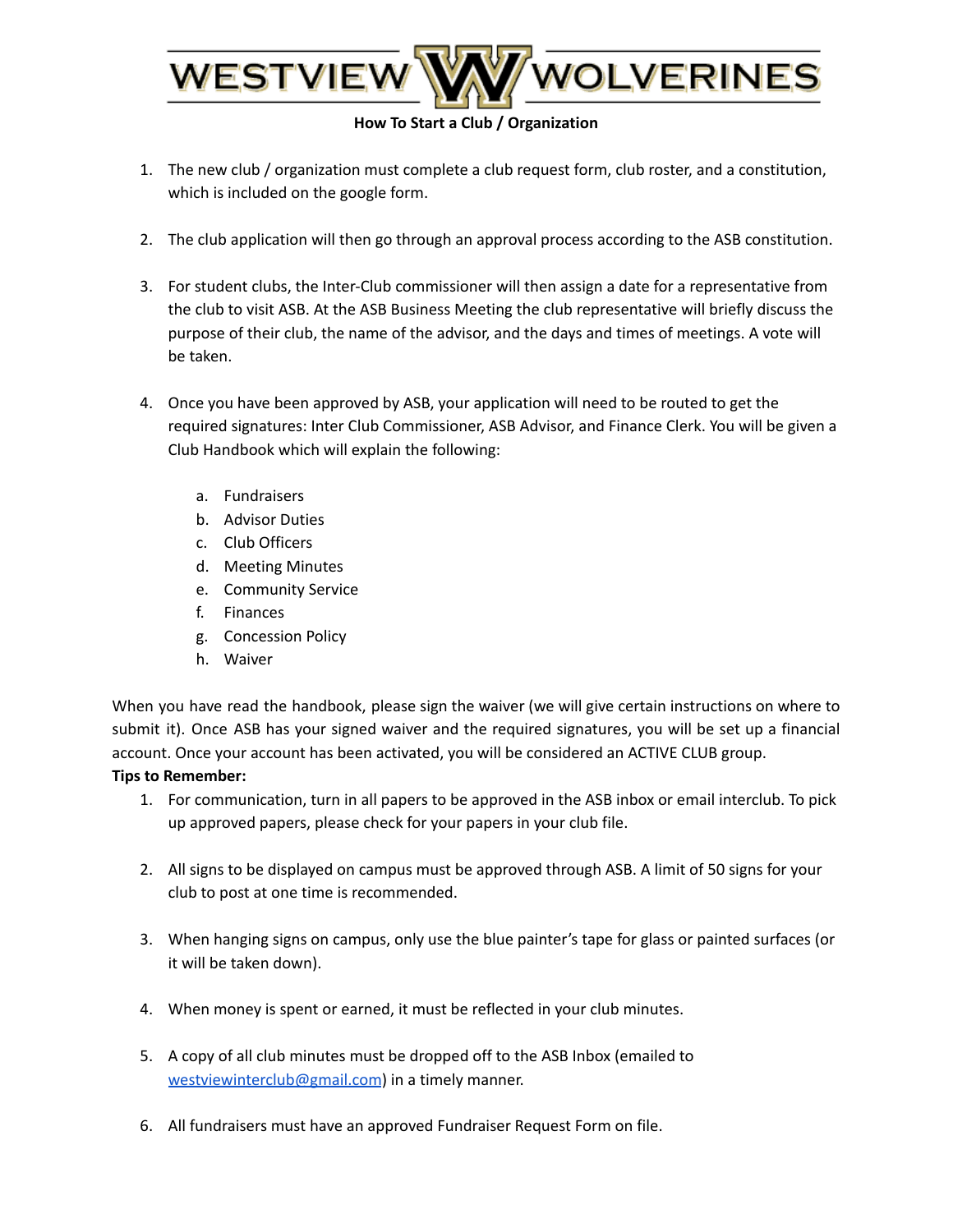

| <b>Officers:</b> |                                                                                  |
|------------------|----------------------------------------------------------------------------------|
|                  |                                                                                  |
|                  |                                                                                  |
|                  |                                                                                  |
|                  |                                                                                  |
|                  |                                                                                  |
|                  |                                                                                  |
|                  |                                                                                  |
|                  | Home Phone: ___________________________________Cell Phone: _____________________ |
|                  |                                                                                  |
|                  |                                                                                  |
| Treasurer:       |                                                                                  |

## Members (10 required):

| 1. | 9.  |
|----|-----|
| 2. | 10. |
| 3. | 11. |
| 4. | 12. |
| 5. | 13. |
| 6. | 14. |
| 7. | 15. |
| 8. | 16. |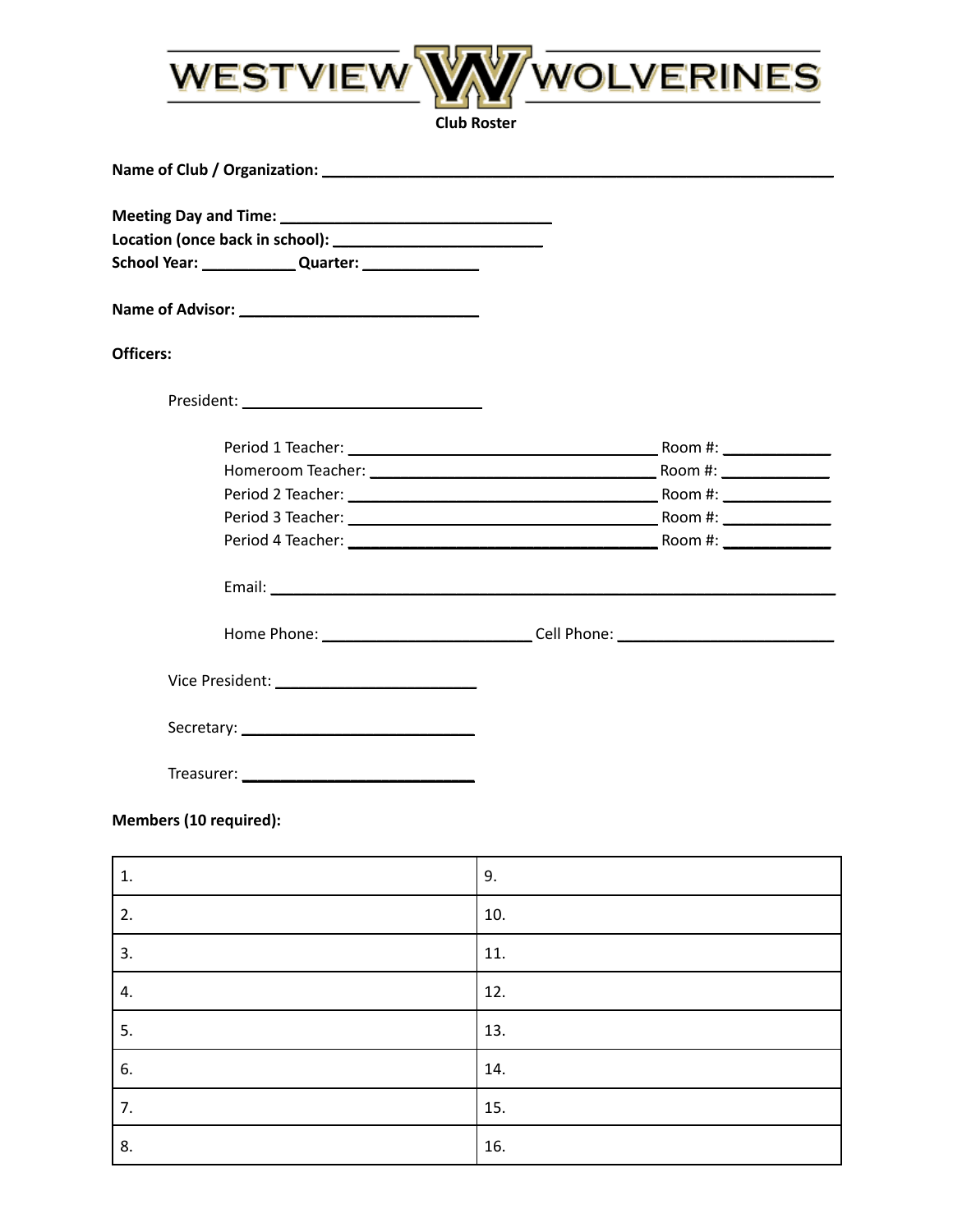

## **Constitution**

| Article I.   | Organization |                                                                                                                                                                                                                               |
|--------------|--------------|-------------------------------------------------------------------------------------------------------------------------------------------------------------------------------------------------------------------------------|
|              | a.           |                                                                                                                                                                                                                               |
|              |              |                                                                                                                                                                                                                               |
|              | c.           |                                                                                                                                                                                                                               |
|              |              |                                                                                                                                                                                                                               |
| Article II.  | Authority    |                                                                                                                                                                                                                               |
|              |              | a. Abide by the Associated Student Body Constitution and Associated Policy                                                                                                                                                    |
| Article III. | Membership   |                                                                                                                                                                                                                               |
|              | a.           |                                                                                                                                                                                                                               |
| Article IV.  |              | <b>Officers and Elections</b>                                                                                                                                                                                                 |
|              | a.           |                                                                                                                                                                                                                               |
|              |              |                                                                                                                                                                                                                               |
|              |              | b. Election of officers: Universe and Section 2014 and 2015 and 2016 and 2017 and 2017 and 2017 and 2017 and 2017 and 2017 and 2017 and 2017 and 2017 and 2017 and 2017 and 2017 and 2017 and 2017 and 2017 and 2017 and 2017 |
|              |              |                                                                                                                                                                                                                               |

## **Article V. Appropriation**

a. All financial appropriations shall be made at the consent of two-thirds of the members and must be recorded in the minutes of the club or organization.

Note: For High Risk Clubs, the following addendum must be added to the constitution, "Any high risk activity must be carried out off campus on a private basis and that there will be no sponsorship, promotion, or management by the school or PUSD. As for private activities, there is no need for the faculty advisor to be present."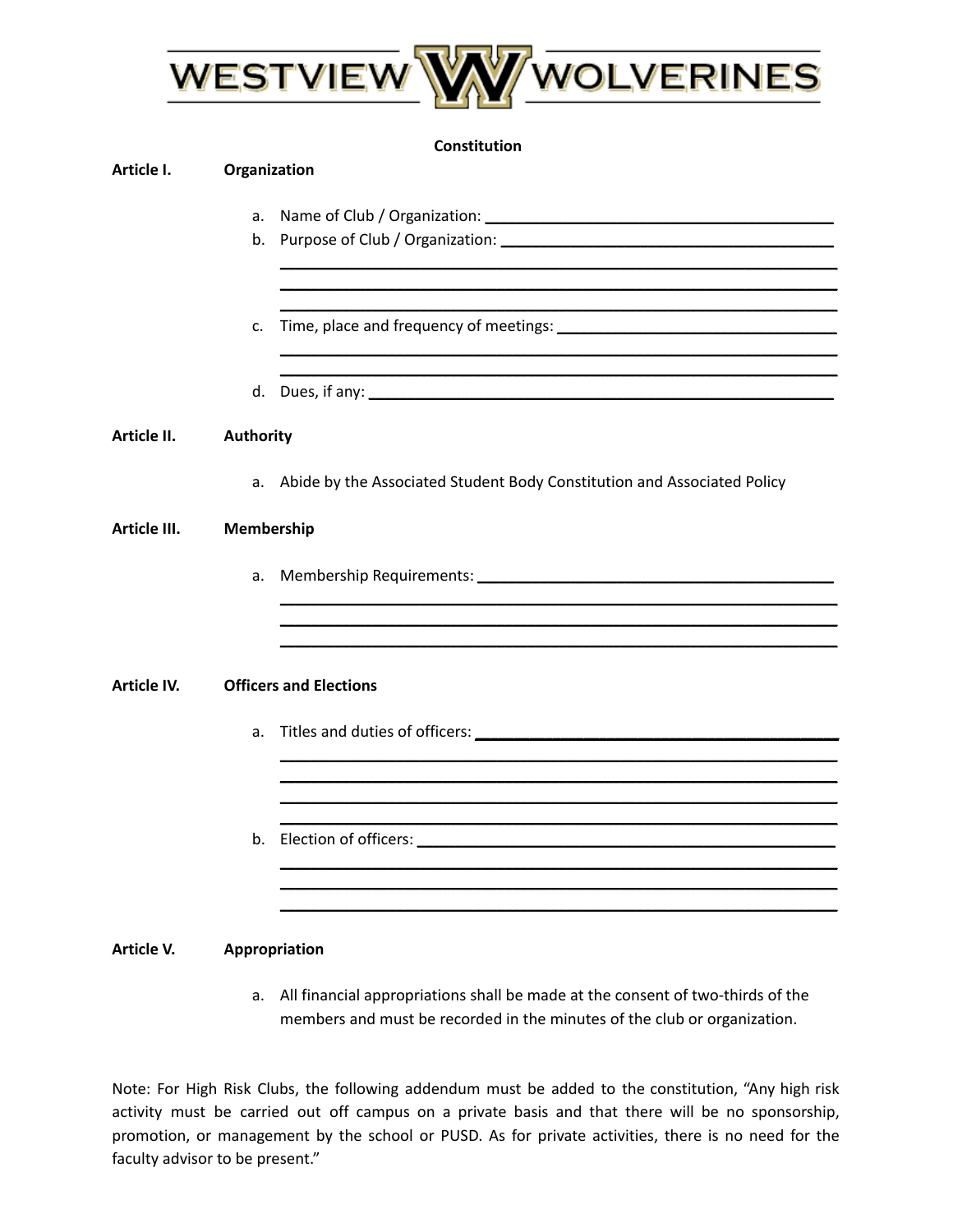

### **Free Response Questions**

#### **Essay:**

Why do you want to start a club? Please include what inspired / motivated you and what you hope to accomplish by starting a club at Westview? Write an essay of no less than 100 words and attach to your application.

#### **Short Answers:**

Please respond to the following Short Answer Questions and attach to your application.

- 1. Why have you chosen your specific advisor?
- 2. Give a description of the average meeting for your prospective club.
- 3. How will your club increase culture on campus?
- 4. What steps do you have planned to keep your club members involved without seeing them on campus?
- 5. Are you familiar with Zoom and capable of hosting online meetings? Do you ever anticipate using Zoom for club meetings?
- 6. What steps will you take to make sure your club stays active both while you attend Westview and after you have graduated?
- 7. How does your club plan on spending funds?
- 8. There may be clubs already established on campus that have similar interests as your own. If this applies to your prospective club, why is your respective club unique compared to other similar clubs on campus? You may need to look at the club list to browse the binders of clubs similar to your own. For assistance contact the Inter Club commissioner at wvinterclub@gmail.com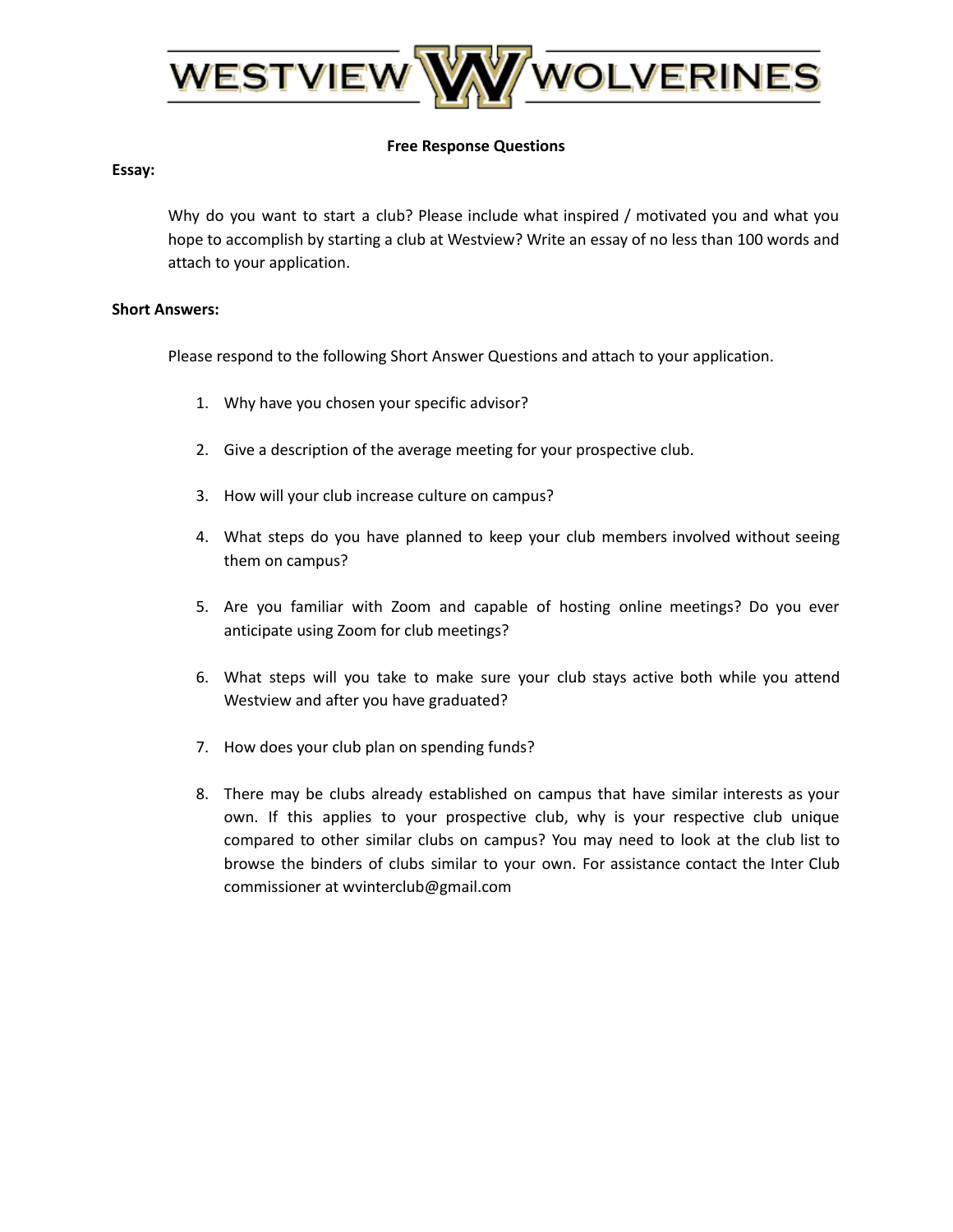

**Club Application**

| ,我们也不会有什么。""我们的人,我们也不会有什么?""我们的人,我们也不会有什么?""我们的人,我们也不会有什么?""我们的人,我们也不会有什么?""我们的人                                                                |       |
|-------------------------------------------------------------------------------------------------------------------------------------------------|-------|
|                                                                                                                                                 |       |
| ,我们也不能在这里的时候,我们也不能在这里的时候,我们也不能会不能会不能会不能会不能会不能会不能会不能会不能会不能会。<br>第2012章 我们的时候,我们的时候,我们的时候,我们的时候,我们的时候,我们的时候,我们的时候,我们的时候,我们的时候,我们的时候,我们的时候,我们的时候,我 |       |
| For ASB Use Only:                                                                                                                               |       |
| Type of Application (circle one): Club / Organization /                                                                                         | Sport |
|                                                                                                                                                 |       |
|                                                                                                                                                 |       |
| ,我们也不会有什么。""我们的人,我们也不会有什么?""我们的人,我们也不会有什么?""我们的人,我们也不会有什么?""我们的人,我们也不会有什么?""我们的人<br><b>High Risk Clubs:</b>                                     |       |
| Make sure to fill out the following forms in order to activate your club:                                                                       |       |
| RM 200-4                                                                                                                                        |       |
| Awareness and Liability Release for Privately - Sponsored Activity LSS-19                                                                       |       |
| Assumption of Potential Risk and Release of Liability Agreement for Voluntary Activity                                                          |       |
|                                                                                                                                                 |       |
|                                                                                                                                                 |       |
|                                                                                                                                                 |       |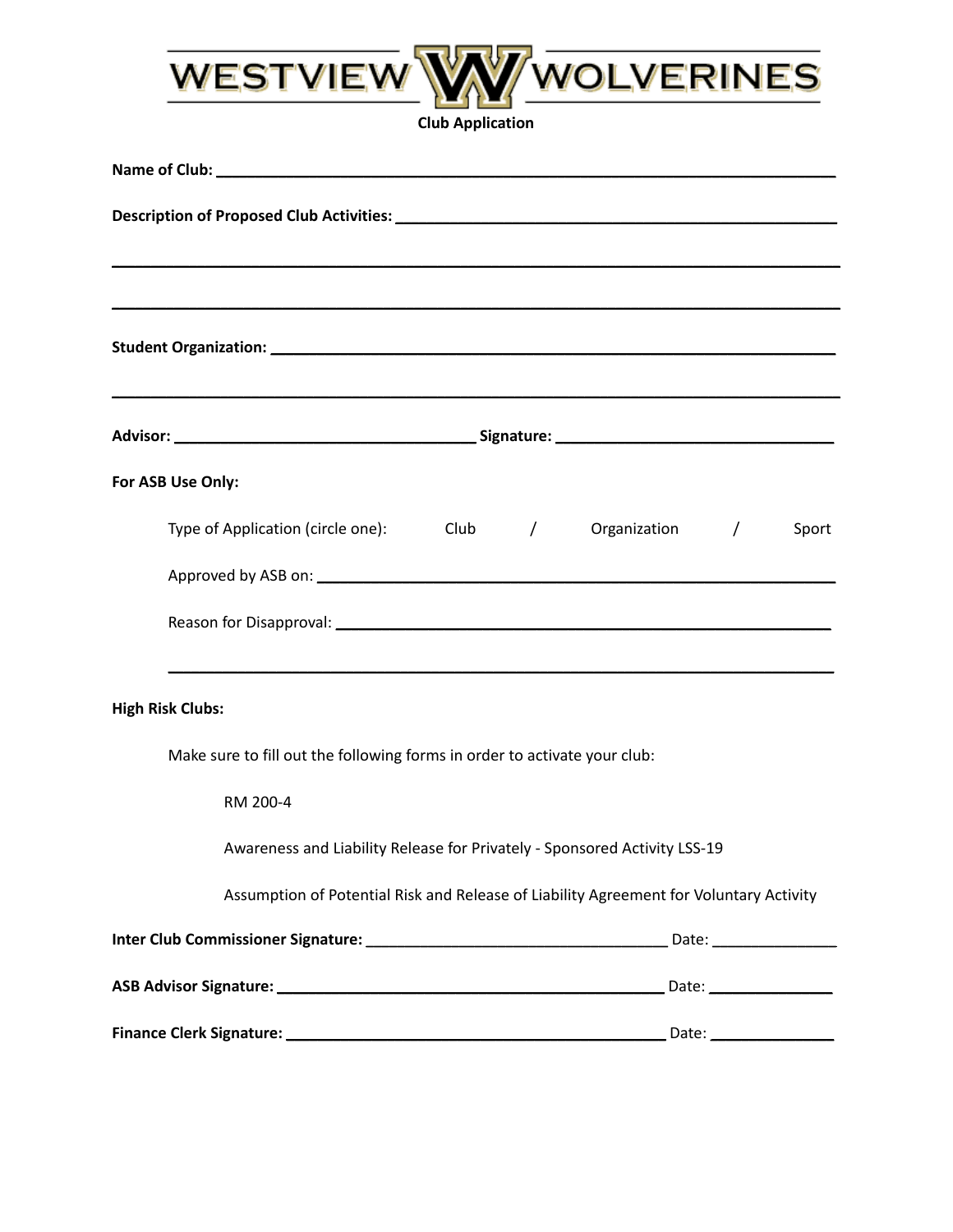| WOLVERINES<br>WESTVIEW                                                                                                                                                                                                                                                                                                                                                                                      |
|-------------------------------------------------------------------------------------------------------------------------------------------------------------------------------------------------------------------------------------------------------------------------------------------------------------------------------------------------------------------------------------------------------------|
|                                                                                                                                                                                                                                                                                                                                                                                                             |
| 2020-2021 ASB Finance Cliff Notes                                                                                                                                                                                                                                                                                                                                                                           |
| 1. Club funds are legally owned by the students. A Student signature (club member) on all<br>purple sheets is required to spend club funds.                                                                                                                                                                                                                                                                 |
| 2. ASB is not a credit agency. You cannot spend money you do not have. Reimbursements<br>will not be made unless the club account has the funds to cover the expense. If you need to<br>order items at the beginning of your season and don't have the funds, see the ASB Director<br>and arrangements will be made.                                                                                        |
| 3. Pre-approval of purchases over \$500 should be obtained. This is done through the purple<br>form as a P.O. When payment needs to be made, turn in the invoice to Finance and payment<br>will be made without a 2 <sup>nd</sup> purple form. Exception to this is coaching wages paid by the<br>District and reimbursed by your ASB account.                                                              |
| 4. If your club pays for coaches, anticipate the amount that will be required and make sure<br>that amount is available in your account.                                                                                                                                                                                                                                                                    |
| 5. We are under the watchful eye of the District Office and the Auditors. These are not new<br>requirements, just ones that we must now comply with.                                                                                                                                                                                                                                                        |
| 2020-2021 Club Advisor Cliff Notes                                                                                                                                                                                                                                                                                                                                                                          |
| 1. MEETINGS - Advisors must be present.                                                                                                                                                                                                                                                                                                                                                                     |
| 2. VISITORS - Clubs are only allotted 1 guest visitor per quarter on campus (2 per semester)                                                                                                                                                                                                                                                                                                                |
| 3. OFF CAMPUS EVENTS - require advisor to be there and there are forms to fill out                                                                                                                                                                                                                                                                                                                          |
| 4. MEETING MINUTES must be taken and sorted in your club folder (which will be shared<br>with you if you are approved). They are proof to an auditor that this club is active and exists<br>- they want to know kids are making the decisions. Minutes MUST reflect all student<br>expenditures. (We were audited one year and the auditor pulled club binders to look over all<br>paperwork - it happens!) |
| 5. ACTIVITY / FUNDRAISER REQUEST FORMS for on and off campus solicitations MUST be<br>submitted. There are quite a few laws and regulations surrounding fundraising activities -<br>we are required to have an adequate audit trail to protect YOU. We can better help guide if<br>we know what you would like to do.                                                                                       |
| 6. CUSTODIAL REQUEST FORM - Clubs requesting a table/tables and/or chairs in the quad<br>for any event must submit one. They are in the ASB room.                                                                                                                                                                                                                                                           |
| Please have advisor initial each line above, sign and date below and return with advisor handbook signed form.                                                                                                                                                                                                                                                                                              |
| Club Name: _                                                                                                                                                                                                                                                                                                                                                                                                |

| <b>Advisor:</b> | Date: |
|-----------------|-------|
| Club President: | Date: |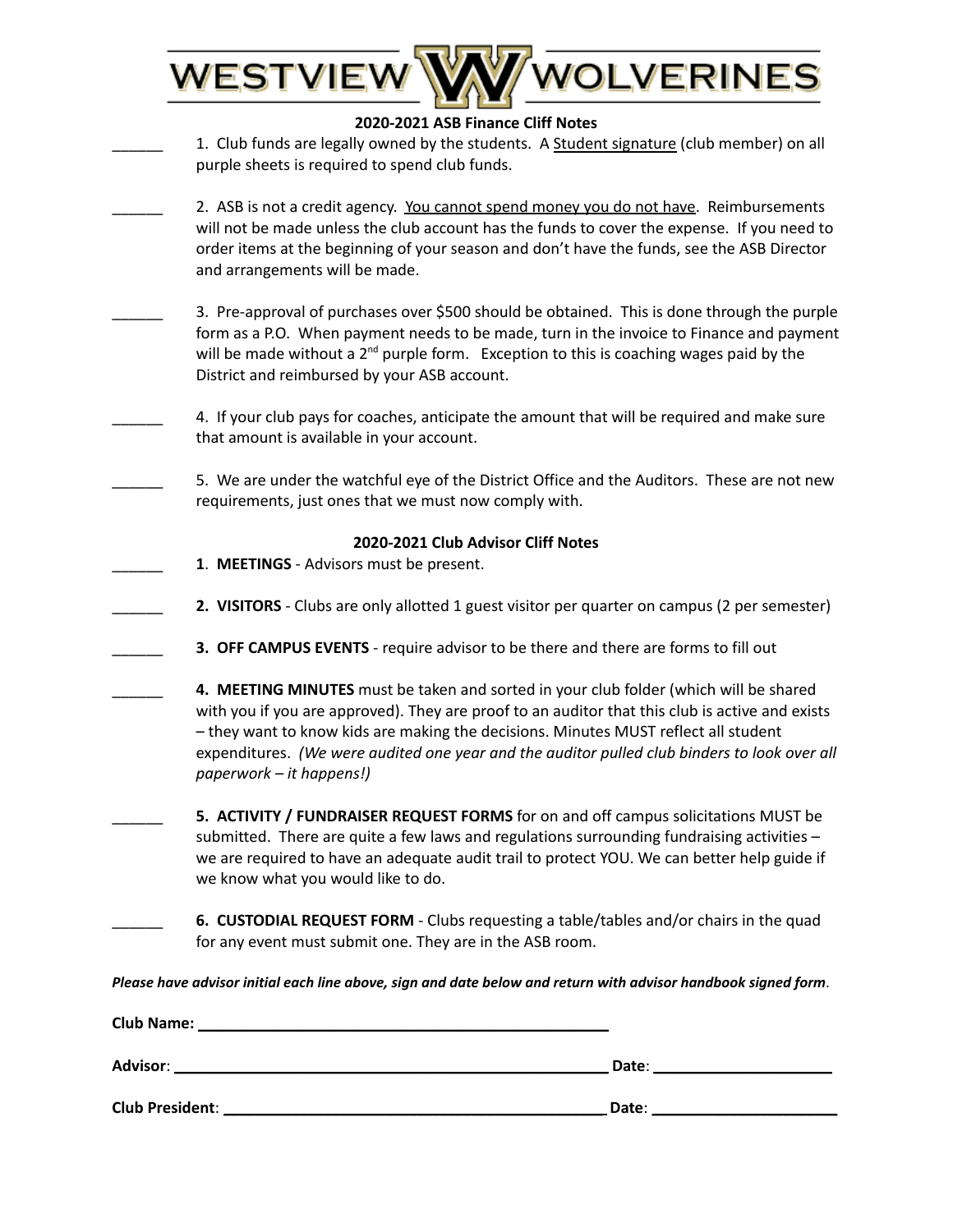

**2020-2021 Club Budget**

**Club Name: \_\_\_\_\_\_\_\_\_\_\_\_\_\_\_\_\_\_\_\_\_\_\_\_\_\_\_\_\_\_\_\_\_\_\_\_\_\_\_\_\_\_\_\_\_\_\_\_\_\_ Year: \_\_\_\_\_\_\_\_\_\_\_\_\_\_\_\_\_\_\_\_\_\_\_\_\_\_\_**

#### **Income:**

| <b>Type of Income</b>  | <b>Estimated / Actual</b> |
|------------------------|---------------------------|
| <b>Donations</b>       |                           |
| <b>Fundraisers</b>     |                           |
| Club Rush Sale (items) |                           |
| Awards, Grants         |                           |
|                        |                           |
|                        |                           |
|                        |                           |
|                        |                           |
| Subtotal:              |                           |

#### **Expenditures:**

| <b>Type of Expenditure</b> | <b>Estimated / Actual</b>                                                                            |  |
|----------------------------|------------------------------------------------------------------------------------------------------|--|
| Equipment                  |                                                                                                      |  |
| Apparel                    |                                                                                                      |  |
| <b>Supplies</b>            |                                                                                                      |  |
| <b>Banquet</b>             |                                                                                                      |  |
| <b>Conferences</b>         |                                                                                                      |  |
|                            |                                                                                                      |  |
|                            |                                                                                                      |  |
|                            |                                                                                                      |  |
| Subtotal:                  |                                                                                                      |  |
|                            |                                                                                                      |  |
|                            |                                                                                                      |  |
|                            |                                                                                                      |  |
|                            | Club Treasurer (print): _________________________________(sign): ___________________________________ |  |
|                            |                                                                                                      |  |